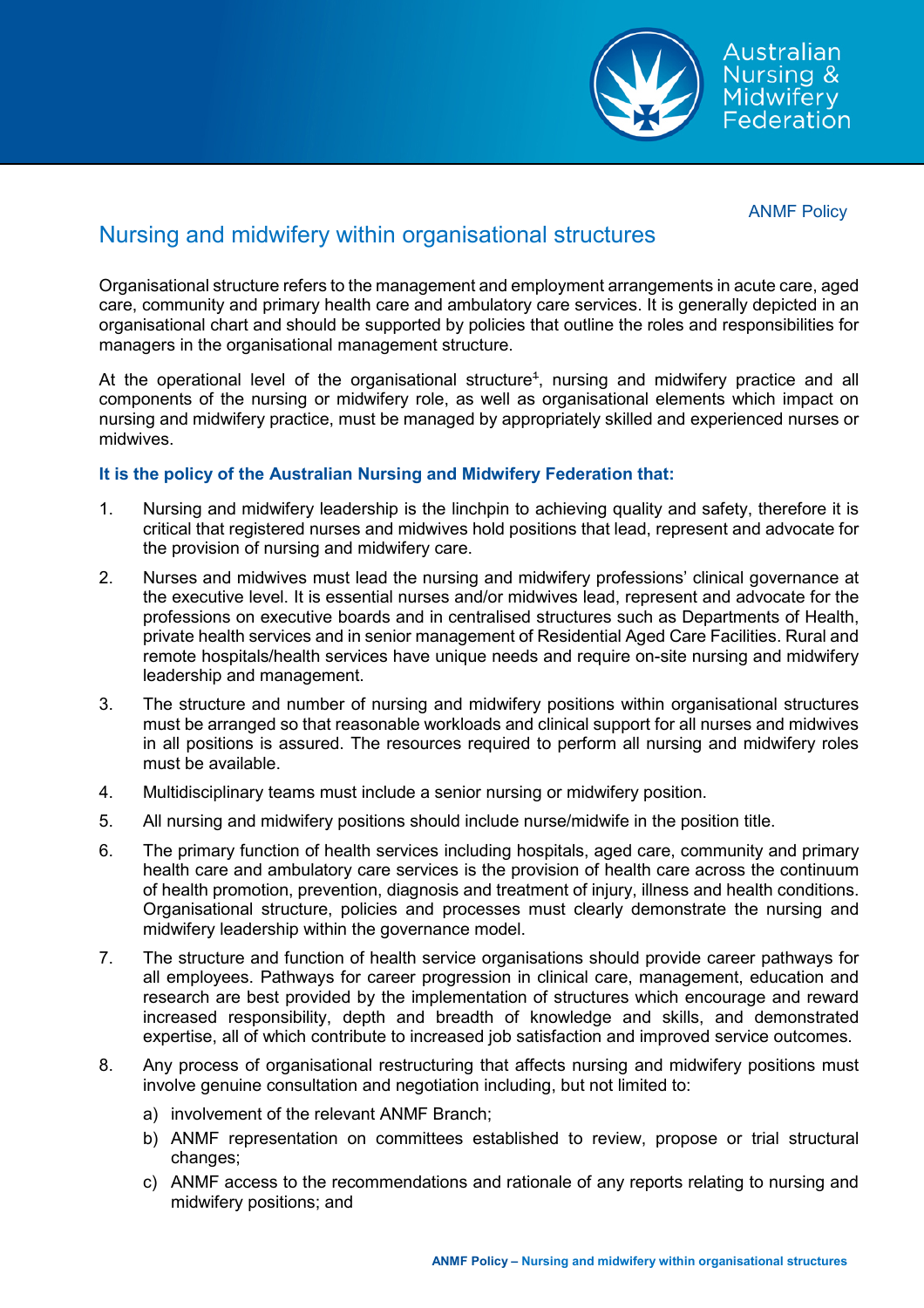

Australian Nursing & Midwifery Federation

## ANMF Policy

- d) mechanisms which ensure open discussion with all ANMF members in the facilities affected by management proposals for structural change.
- 9. Any proposals for changes to nursing and midwifery roles, position descriptions, titles, lines of accountability, reporting relationships, responsibilities, clinical governance, position numbers, and any related matters must be negotiated with representative/s from the relevant ANMF Branch and the nursing or midwifery staff likely to be affected. All proposals should include risk assessments to determine the impact on the safety and quality of care.
- 10. If organisational structures are decentralised to a regional level, positions providing for regional nursing or midwifery leadership and practice coordination must form part of the regional executive structure (for example, regional or area director of nursing and midwifery positions). Where appropriate in terms of size and the nature of the health service, combined director of nursing/chief executive officer roles are supported, provided that incumbents are registered to practice as a registered nurse and/or midwife and there are sufficient additional nursing and midwifery resources to support this combined role.
- 11. If organisational structures are decentralised to a health service organisation level (for example, hospital or community health centre), the director of nursing role must maintain organisation wide responsibility for nursing and midwifery management, nursing and midwifery standards of practice, nursing and midwifery finances (including budgets), professional activities for nurses and midwives and assistants in nursing\*, and representation of nursing and midwifery at the executive level. Additionally, the corporate nursing and midwifery structure should include nursing and midwifery roles with responsibility for staffing, personnel, finance, research, quality assurance, education, and information technology functions.
- 12. If organisational structures are decentralised to a unit level (for example, clinical directorates or clinical units), unit level management must reflect equal and complementary relationships among registered nurses and midwives and medical practitioners. Infrastructure support of unit level management should include appropriate information technology systems, management support, the necessary delegated authorities, and financial advice and support. Additionally, nursing and midwifery practice must be managed by appropriately skilled and experienced nurses or midwives. The management process may vary according to the size of the unit, service needs, demographics, acuity levels, models of nursing and midwifery practice and relevant current evidence-based practice.
- 13. Wage differentials between levels of nurse, midwife or assistants in nursing and career structure salary levels should reflect the difference in work and role responsibility at each level. Each career structure level should have a clear and distinct delineation of role and responsibilities, accountability, autonomy and delegated authority. The remuneration of nurses, midwives and assistants in nursing should reflect the principle of equal pay for work of equal value. It should also reflect the value of work undertaken that is underpinned by evidence of improved health outcomes.
- 14. Incremental salary progression within career structure levels should recognise the further development of knowledge and skills as a specific outcome of experience and/or education, within each level of responsibility.
- 15. Flexible employment patterns (for example, part time employment) should be recognised in all roles at all levels.
- 16. Professional practice principles, including ongoing education and professional development, formalised performance review or peer review and the promotion of evidence based practice must be supported at all career structure levels.